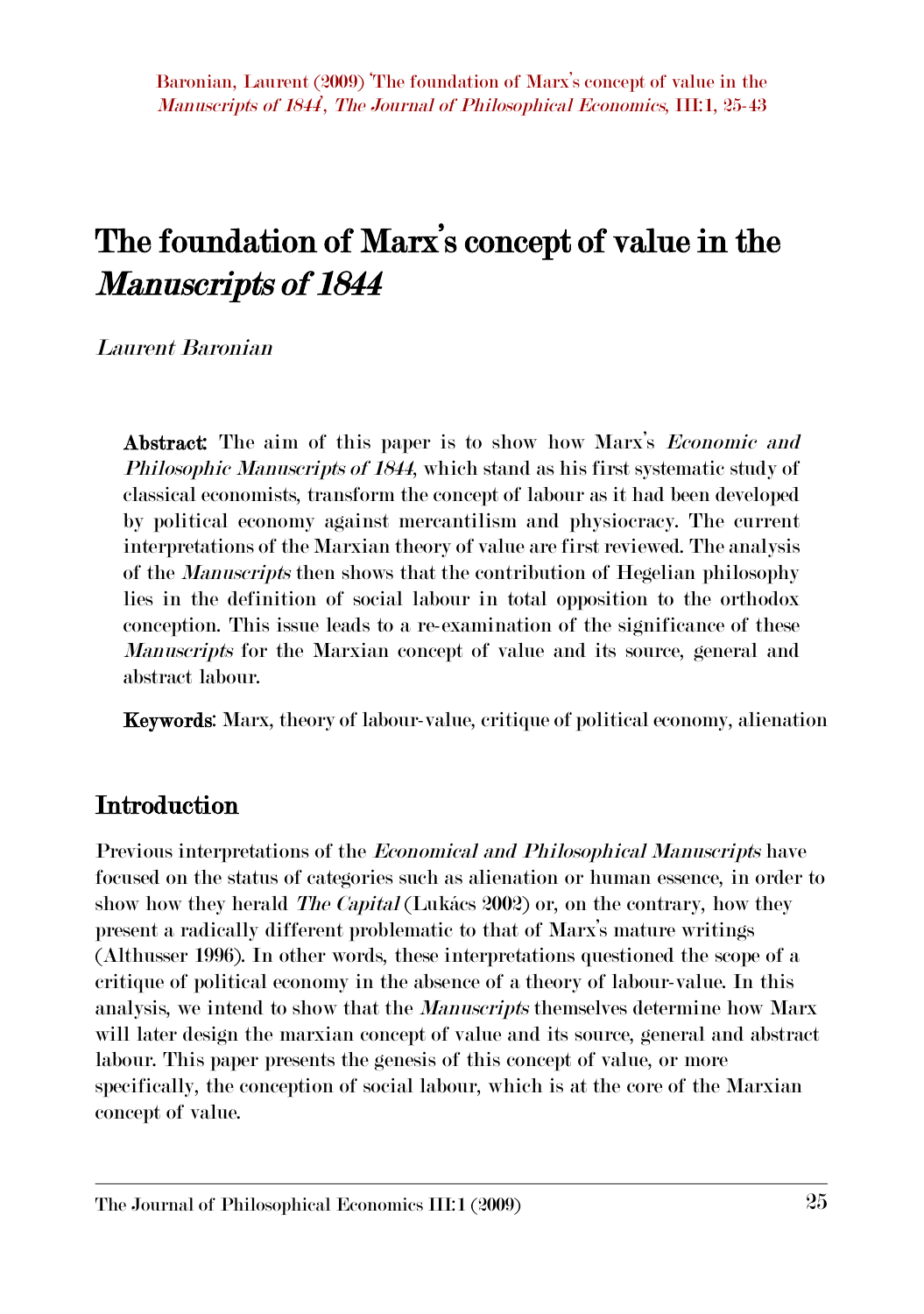After a review of the current interpretations of Marx's concept of value, and the critical basis on which this concept rests in Marx's theory, we will examine, among the three sources of Marxism, in what ways German philosophy can be said to hold the secret of the critical method. This is indeed what the analysis of the *Manuscripts of 44* will reveal. We will then be able to identify the essential difference between Marx's concept of labour and that of the Classical economists. Insofar as Marx, informed by Hegel, considers labour - especially social labour as a production activity or *living labour*, his critique of political economy aimed to show that, by considering labour only in the various forms of private property, classical economists only really considered social labour as it is objectified in its product, that is, as dead labour. On the other side, Feuerbach's influence leaded Marx to redefine the human being as a social being and to conceive of human generic life as social activity of labour, in such a way that concepts of alienation and estrangement merge into a unique and specific meaning. Finally, will be outlined the consequences of this difference concerning the definition and the role of the concept of value as they appear in Marx's later works.

## **Marx's concept of value and the contribution of German Philosophy to the critical method**

The farther the theory of labour value stands from the scope of economic investigation, the more historians of economic thought tend to include Marx among classical economists. Therefore, Marx's theory appears as a radicalized version of the classical theory of labour value. Historians of economics inspired by Neoclassical or Neo-Ricardian theory even argue that labour value serves as neutral specie, a unit of measure of commodities and capital, while Marx uses it to elaborate a theory of capitalist exploitation (Blaug 1999, 290-292). And this difference appears all the more significant if we remember that, since the works of Torrens and above all Sraffa, economists have acknowledged that labour value, especially in Ricardo's theory, serves as a unit of measure of capital and social products only under certain assumptions (Sraffa 1960). In contrast to assigning the role of measuring the distribution of the social product to the concept of value, as Smith and Ricardo did, marxist economists stress its highly critical role in Marx's theoretical framework (Mandel 1987, 372).

It is well known that this critical role refers to the specifically social and historically relative nature of the mode of production based on exchange value.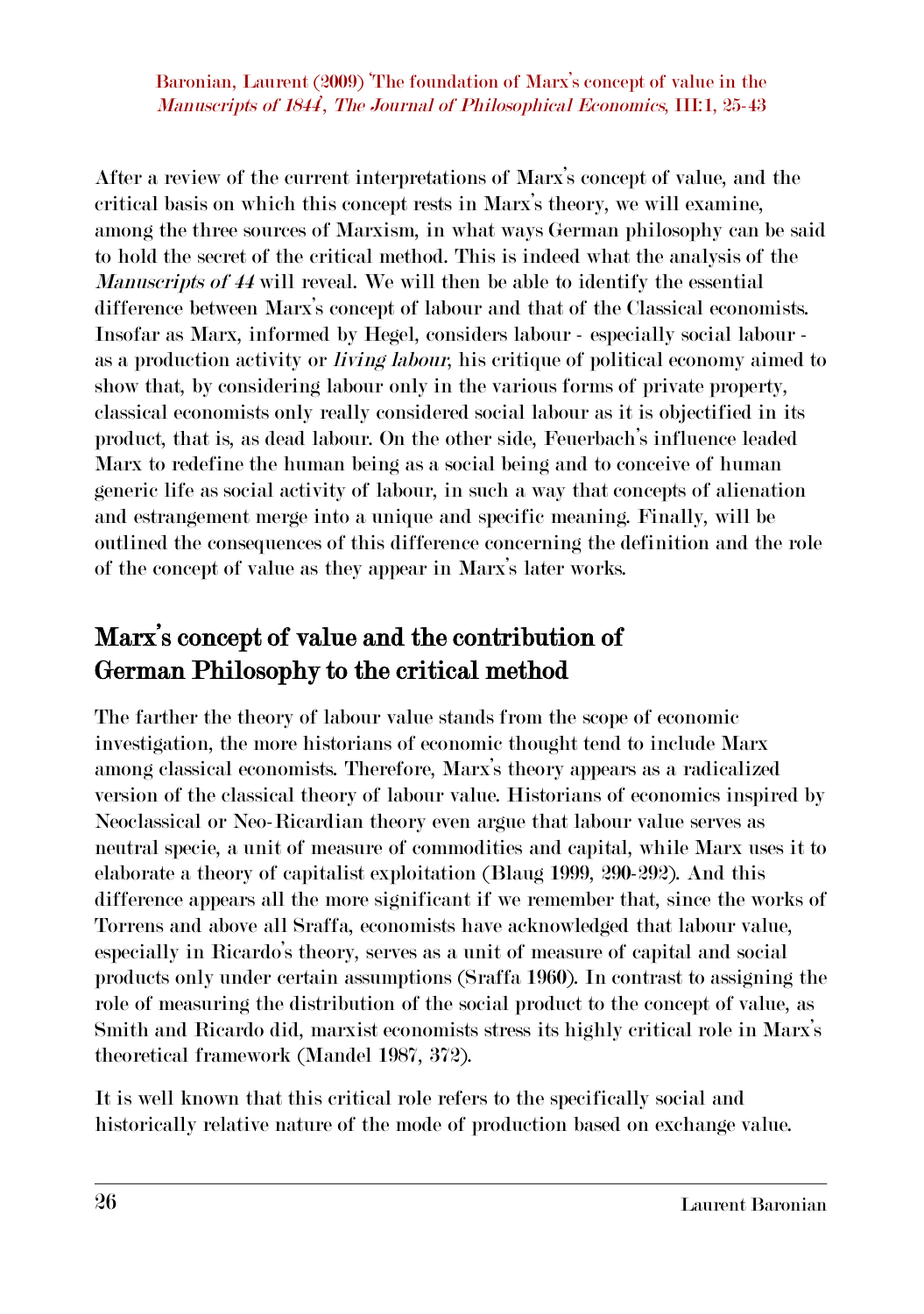Indeed, Marx frequently claims that, although classical economists discovered labour as the source of value, they consider the laws of capitalist mode of production to be natural and eternal ones. This leads them to consider the value-form "as something quite indifferent or external to the nature of the commodity itself" (Marx 1983, 92). This, in Marx's view, explains why they were unable to properly deduce the more developed forms of value such as money and capital, or, in other words, to deduce from labour the various economic categories with which they generally use to analyze economic phenomena. Thus, as Hilferding points out in his polemic against Böhm-Bawerk (Hilferding 1920), the critical aspect of Marx's method essentially relies on exposing the relative and historical nature of the valueform of social labour, which he does in the *Contribution* and in the first section of Book I of *The Capital*. According to Marx, the reason why political economists have been unable to fully recognize the source of value in labour is not only that they were exclusively concerned with the question of the distribution of the social product, namely with the magnitude of the value. Rather, considering that labour manifests itself naturally in the value of the commodity, political economists have never been able to clearly distinguish between labour producing use value and labour specifically producing exchange value:

it has not the least idea, that when the difference between various kinds of labour is treated as purely quantitative, their qualitative unity or equality, and therefore their reduction to abstract human labour, is implied (Marx 1983, 91-92).

In this sense, the concept of general and abstract labour seems to condition all the difference between Marx and political economy and carry the historical weight of the value-form of social labour. Much has been written about the concept of abstract labour, especially with a view to show how Marx's numerous and varied formulations on this subject make it difficult to provide a clear definition (Faccarello 2000, 85-88). And the accurate definition of this concept seems all the more essential since Engels considered "the history of the development of the labour as the key which allows to understand the whole history and the discovery of historical materialism itself" (Engels 1961, 60). But we would not realize the importance of such a discovery if historical materialism did not break decisively with the conception of labour conveyed by political economy.

Since Engels has published his pamphlet *Ludwig Feuerbach and the end of classical German philosophy* (1886), historical materialism is usually defined as the conceptual synthesis of three different fields: French historiography for the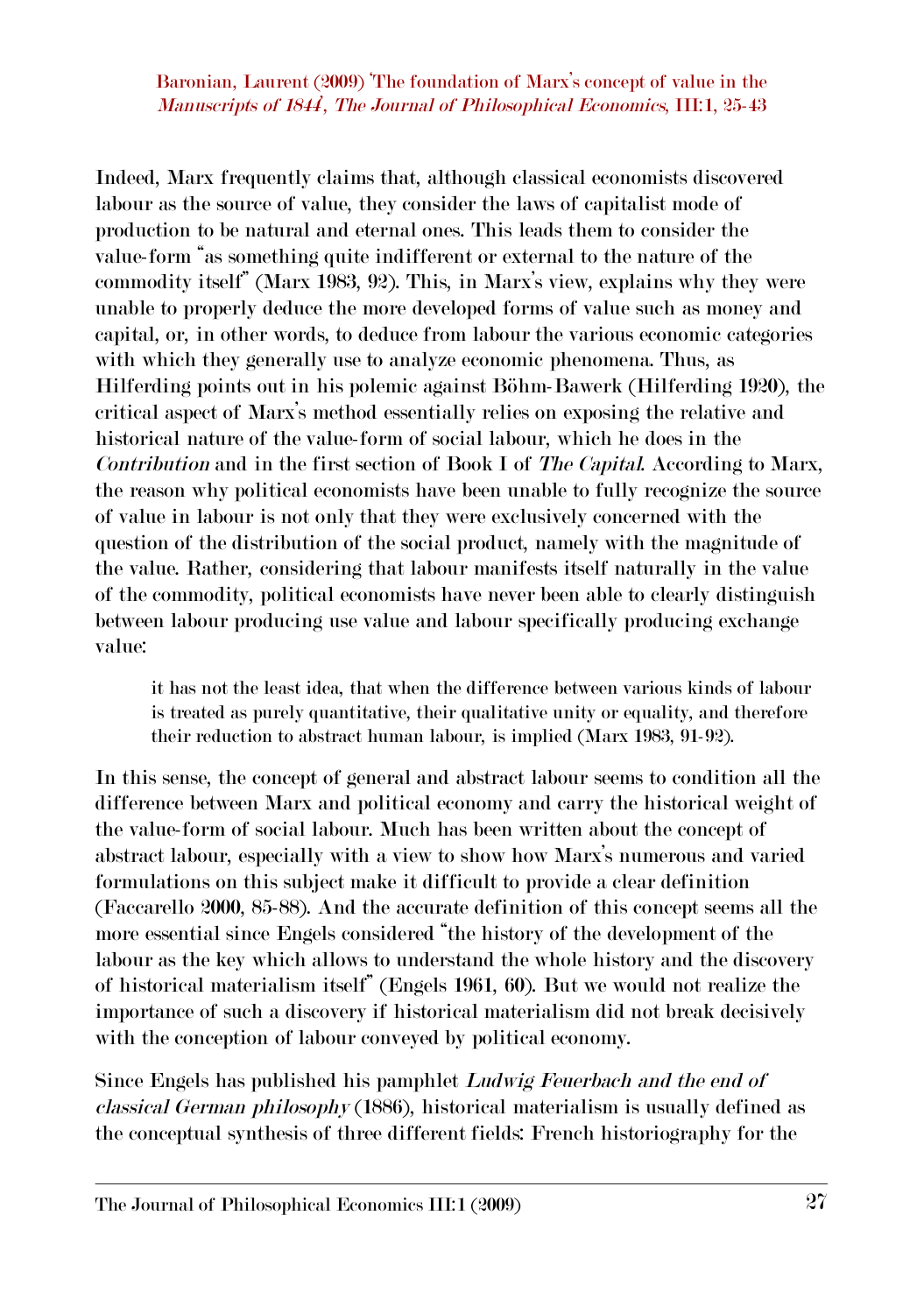concept of class struggle, British political economy for the concept of labour and German philosophy for the dialectical method (Plekhanov 1976; Kautsky 1908; Lenin 1977). As it is, political economy neither ignores labour for determining the nature of economic categories, nor the importance of the class struggle for determining their size (Smith 2003, chap. VIII). In particular, not only had the bourgeois historians described the historical development of class struggle, as Marx confides in his correspondence, but "bourgeois economists had described their economic anatomy" (Marx 1964a, 59). On the other hand, Marx has always claimed the discovery of the dual nature of labour, namely concrete and abstract labour. So we have to find out to what extent Hegelian dialectics provides the basis for an original conception of labour that would not only differ from the classical theory of value, but clearly oppose it.

### **Analysis of the** *Manuscripts*

#### *The tribute to political economy and the limits of its concept of labour*

At first glance, the choice of analysing the *Manuscripts of 1844* may seem inappropriate to draw the elements necessary to challenge the classical conception of labour. Didn't Marx pay homage to political economists for having acknowledged "labour as its principle — Adam Smith — and which therefore no longer looked upon private property as a mere *condition* external to man" (1964, 128)? By discovering labour as the source of value, the various forms of wealth, such as money or land held by economic agents, cease to appear as mere objectivities whose value lies in their natural properties. Rather, they all become materialized forms of labour. Marx shows his respect again for political economists in his study of the fetishism of the commodity in Book I of *Capital*:

The recent scientific discovery, that the products of labour, so far as they are values, are but material expressions of the human labour spent in their production, marks, indeed, an epoch in the history of the development of the human race. (Marx 1983, 85).

More precisely, from the moment they are defined as forms of labour, forms of private property cease to appear as mere objectivities externally owned by man but come to be considered as objectified forms of the subjective essence of wealth that is labour itself. For political economy,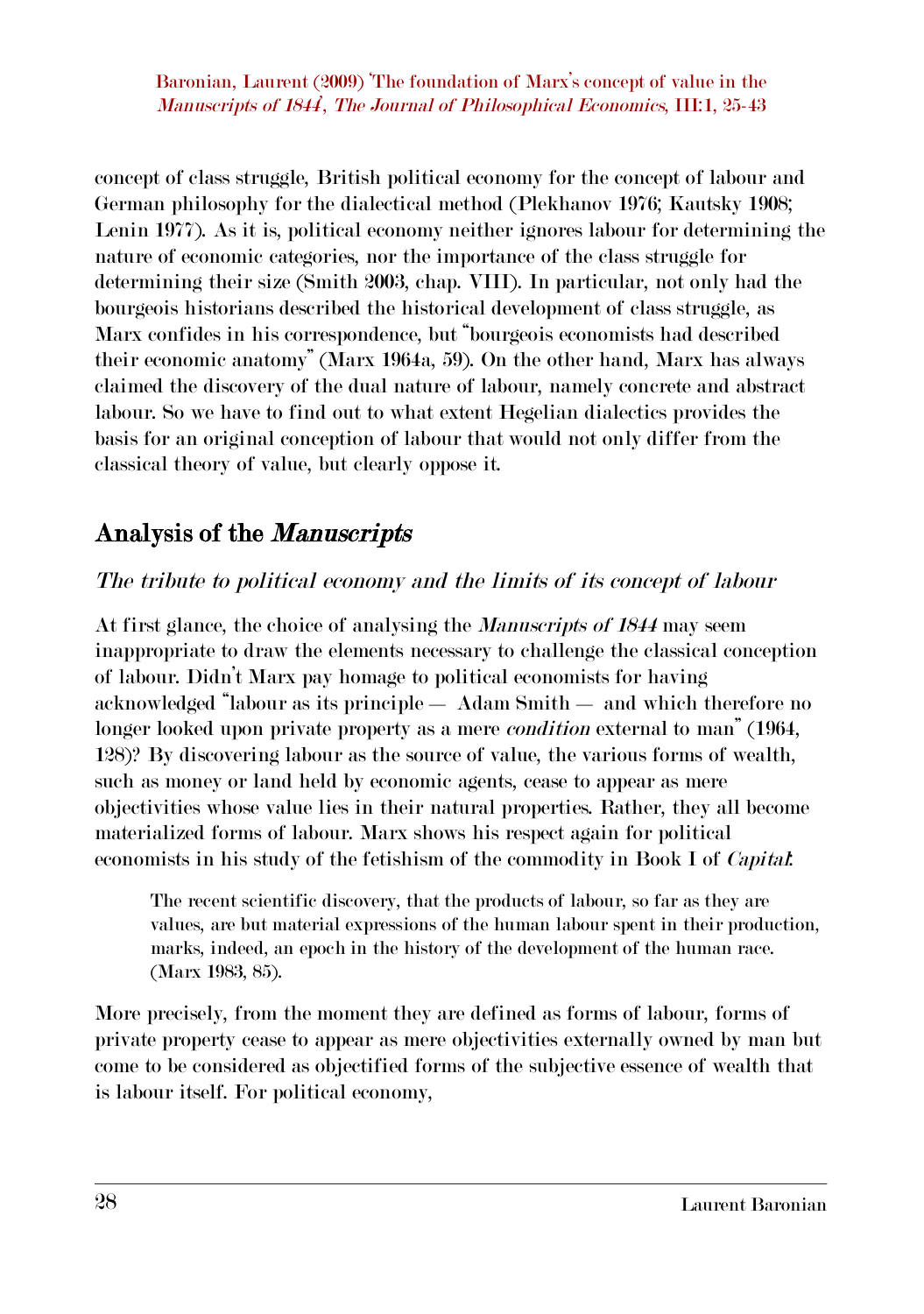which has discovered — within private property — the *subjective essence* of wealth, the adherents of the money and mercantile system, who look upon private property *only as an objective* substance confronting men, seem therefore to be *fetishists, Catholics*. (1964, 128).

Thus, money and land, which are eminent forms of wealth for mercantilism and physiocracy, are reduced to their unique essence, i.e. labour. Anticipating the idea, developed in particular in the *Theories of Surplus Value*, that land has no inherent value, Marx asserts that "land only exists for *man* through labour, through agriculture" (1964, 130). He draws the consequence that, since the world of private property, which means the system of the exchange value itself, appears as a world where the essence of man universally adopted the form of private property, man himself comes to be defined in relation to private property. We notice here that, although Marx makes use of generic categories such as alienated or estranged labour and private property, he analyzes this system at its most advanced stage, where labour is examined in its modern form of wage labour. Indeed, Marx already considers the specificity of the wage-form as an alienated form of remuneration of 'labour': "the wage is but a necessary consequence of labour's estrangement. After all, in the wage of labour, labour does not appear as an end in itself but as the servant of the wage" (1964, 117). Similarly, wealth itself is essentially viewed as a form of capital:

All wealth has become *industrial* wealth, the wealth of *labour*; and *industry* is accomplished labour, just as the *factory system* is the essence of *industry* – of labour – brought to its maturity, and just as *industrial capital* is the accomplished objective form of private property (1964, 131).

Yet, the ultimate form of private property, capital, precisely emerges at the historic moment when man, regarded as a worker, becomes excluded from ownership of the objectified forms of his labour: money, land and capital, insofar as they constitute forms of labour, are precisely opposed to the worker as realities that are extraneous to and dominate him. In recognizing labour as the essence of private property, political economy recognizes that the forms of private property (capital, land) being opposed to this subjective source, the essence it has recognized as a principle is contradictory in itself (1964, 130). Political economy simultaneously recognizes that man is the essence of private property and that the development of private property has harmful consequences for man.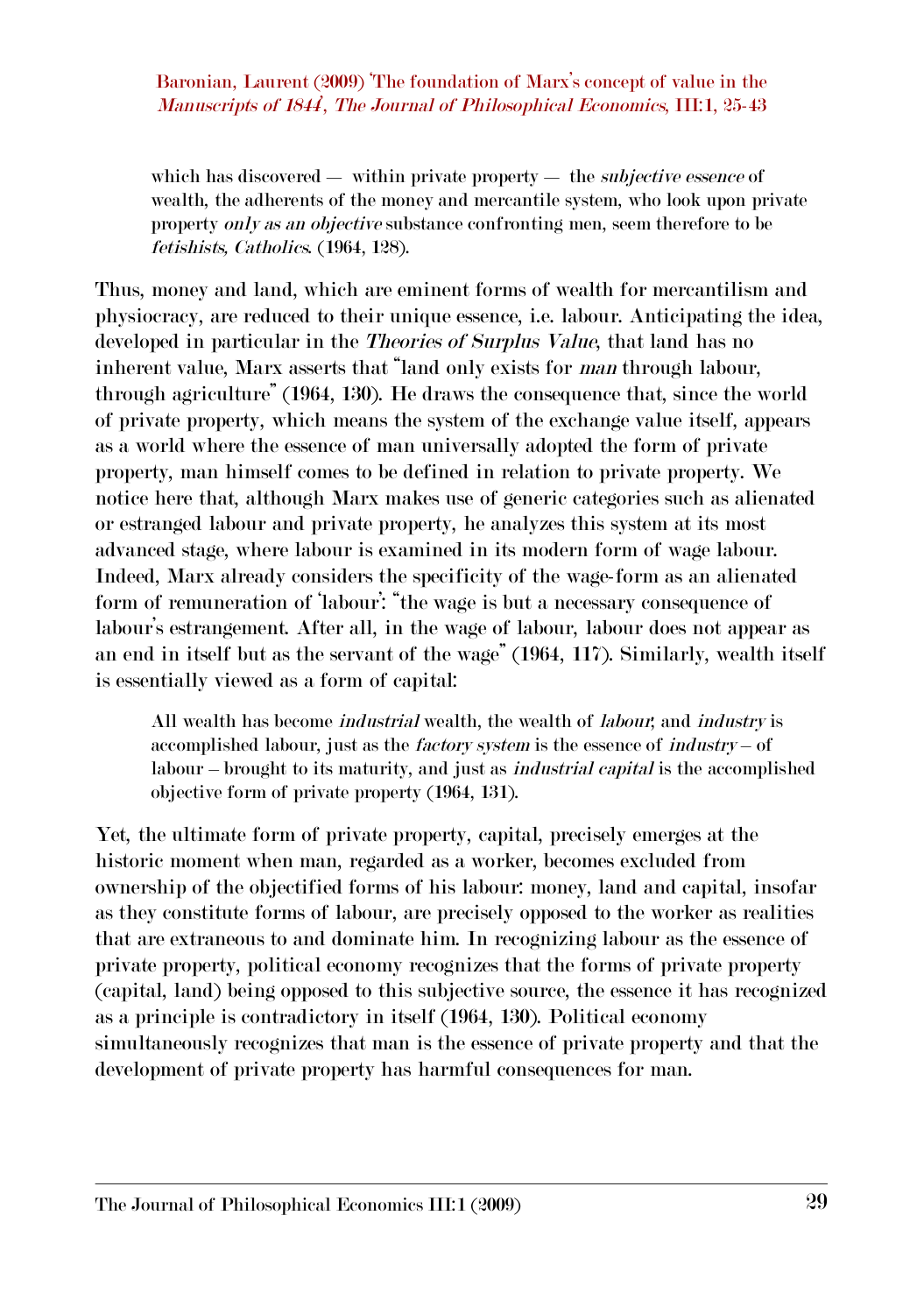Political economy starts out from labour as the real soul of production; yet to labour it gives nothing, and to private property everything (1964, 117). Far from refuting it, the ruptured *world of industry* confirms their *self-ruptured* principle. Their principle is, after all, the principle of this rupture (1964, 130).

Therefore the study of this contradiction leads Marx to the project of a critique of political economy based on a new method of exposition of economic categories.

#### *Marx's relationship to Hegel and the need for a new method*

First, while they recognize labour as the unique source of wealth, political economists exclusively conceive of it as the source of private property, or in other words, consider labour only in terms of its *objectified* forms which are the forms of private property. Political economists unquestionably spread the notion of labour as the universal source of value but, given the prominent place of the system of private property within their theoretical framework, they consider labour itself only in terms of its materialization into a product. In Marx's own words, political economy

starts with the fact of private property, but it does not explain it to us. It expresses in general, abstract formulas the *material* process through which private property actually passes, and these formulas it then takes for *laws* (1964, 106).

Here, Marx already criticizes the ahistorical approach of political economy  $-$  a point that had already been made by Hegel in the *Elements of the Philosophy of Right*, when he noted that political economy merely abstracts the laws and categories from economic and social phenomena, without generating them according to the gradual development of the free will in and of itself (Hegel 2003, § 189). But Marx goes further in that direction. Taking for granted the existence of the system of private property, political economy cannot even understand its laws,

i.e. it does not demonstrate how they arise from the very nature of private property. Political economy does not disclose the source of the division between labour and capital, and between capital and land (1964, 106).

And it is useless to resort to so-called primitive states of human development to show its origin, as did Smith and Malthus, for it only "pushes the question away into a grey nebulous distance" (1964, 107).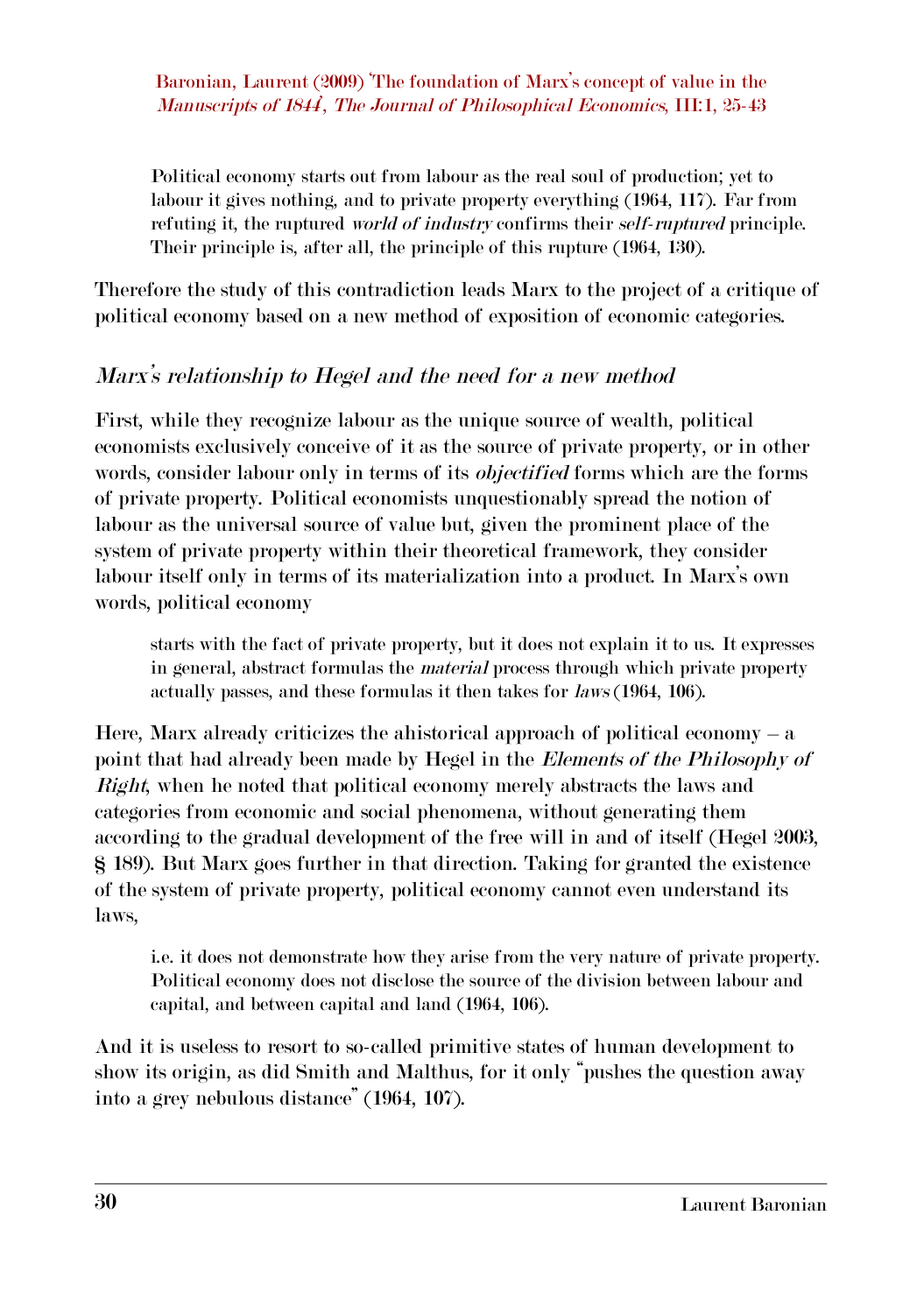Following political economy, Marx thinks that the economic movement can be reproduced in its true nature only through labour as the essence of private property. But, starting from private property as a fact, political economy not only establishes labour as a principle which is contradictory in itself, since private property represents alienated forms of labour, but also, therefore, presents alienation as the natural and final product of labour in general.

In a sense Hegel himself has adopted the point of view of political economy. While Hegel grasps the production of man by himself as a process of alienation and suppression of alienation, and *labour* as the *essence* of man – as man's essence which stands the test, he follows political economy, especially Smith, insofar as he does not envision any possibility of expression of labour outside the system of division of labour based on private property. Thus, we can read in *Phenomenology* that Wealth, i.e. the division of labour based on private property, is a

universal spiritual essence, the continuously created result of the labour and action of all, just as it is again dissipated into the enjoyment of all […]. Each individual doubtless thinks he is acting in his own interests when getting this enjoyment […]. Yet looked at even in external fashion, it becomes manifest that in his own enjoyment each gives enjoyment to all, in his own labour each works for all as well as for himself, and all for him. His self-existence is, therefore, inherently universal, and self-interest is merely a supposition that cannot get the length of making concrete and actual what it means or supposes, viz. to do something that is not to further the good of all  $(1941, \Pi, 60-61)$ .

Later, Hegel will justify the absolute nature of the system of private property in stressing its adequateness to the free and singular nature of the individual will: "Since my will, as the will of a person, and so as a single will, becomes objective to me in property, property acquires the character of private property" (2003, §46). And this system strikes him as all the more self-evident since private property in itself does not prejudge the circumstances which determine "what and how much I possess" is a 'legal' contingency because "subsistence is not the same as possession and belongs to another sphere, i.e. to civil society" (2003, §49). Accordingly, the possibility of participating in Wealth is strongly conditioned, for instance, by possession of capital, but, with regard to the essence of the system, this is as contingent as differences of corporal and spiritual abilities between individuals (2003, §200).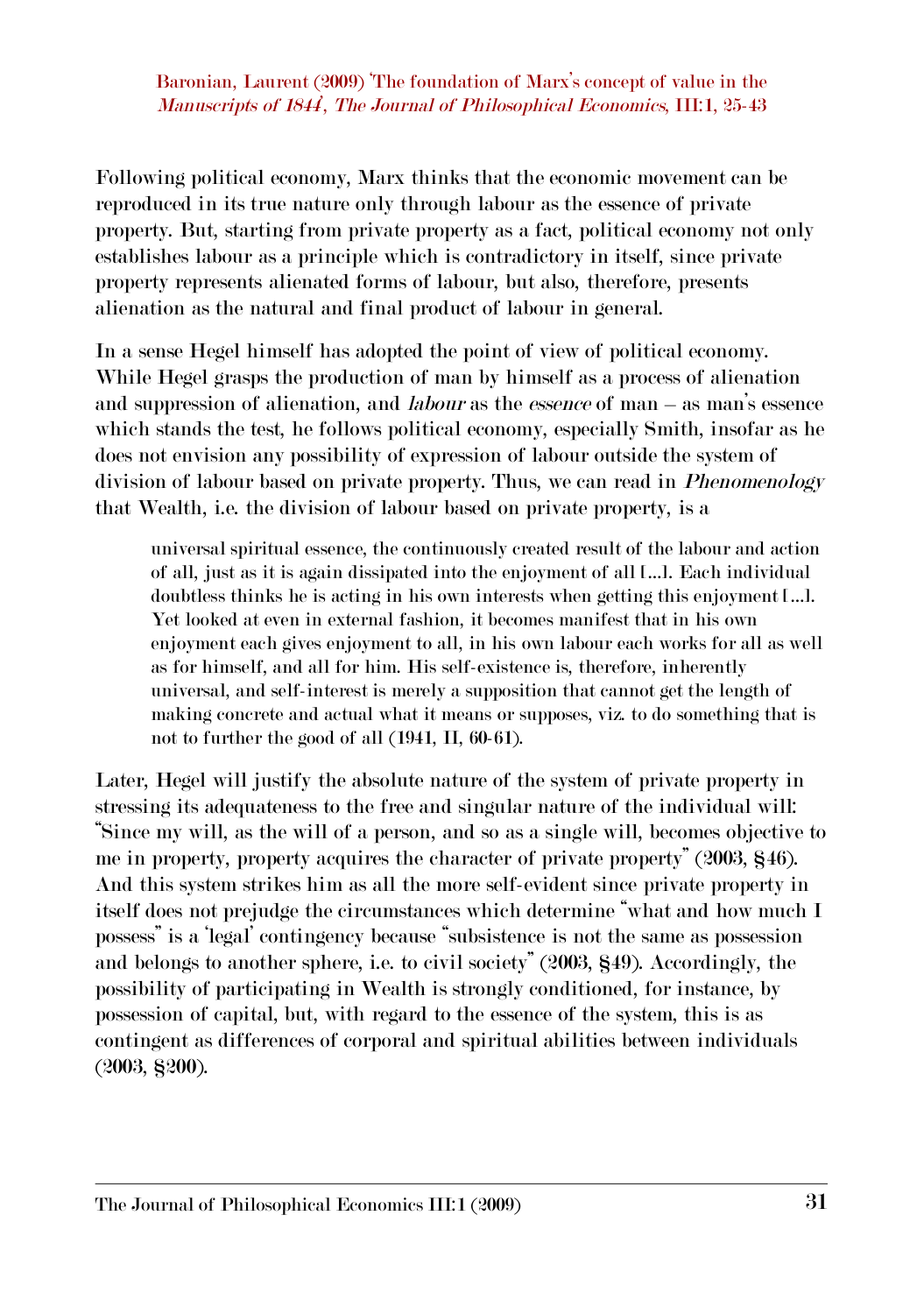On the one hand, Hegel conceives of Wealth, i.e. the system of private property, as the result of the productive activity of man through which he alienates his spiritual essence. Such alienation is to be overcome by man, but the ways in which he may re-appropriate his essence depends on its very nature. Yet Hegel defines the system of private property as a division of labour in relation to petty commodity production. Although he mentions the existence of classes and conflicting interests, the alienation inherent in economic life actually refers to the alienation of the simple commodity producer who, while pursuing his personal interests by exchanging his product for others products of labour, realizes his universal essence: "the individual in his own particular labour *ipso facto* accomplishes unconsciously a universal labour" (1941, I, 291). Under these conditions, the individual has only to reach the consciousness of the universality to re-appropriate himself the alienated form of the product of his labour. Then, private property at the basis of division of labour appears to be immanent in the development of the free subject, ensuring as it does the transition between the individual and the universal will embodied in the State (Hyppolite 1946, 382). To the extent that the suppression of alienation is purely formal and abstract, this movement of suppression

becomes a confirmation of the alienation; or again, for Hegel this movement of *self-genesis* and *self-objectification* in the form of *self-alienation* and *self-estrangement* is the *absolute*, and hence final, *expression of human life* – of life with itself as its aim, of life at peace with itself, and in unity with its essence (Marx 1964, 188). Labour is man's *coming-to-be for himself* within *alienation*, or as *alienated* man. The only type of labour which Hegel knows and recognizes is *abstractly mental* labour (1964, 177).

For Hegel the appropriation of man's essential powers, which have become objects "is the appropriation of these objects as *thoughts* and as *movements of thought*" (1964, 175). Therein lies for Marx the idealistic core of Hegel's conception of alienated labour. Unlike Hegel, Marx thinks the separation of labour and capital not as a contingent result of the system of private property, but actually as a necessary phase of its historical development. The relations of private property "contain latent within them the relations of private property as *labour*, the relation of private property as *capital*, and the *mutual* relation of these two to one another" (1964, 122).

For the first time in his early critical economic studies Marx expresses the necessity to work out a genetic method for determining categories and economic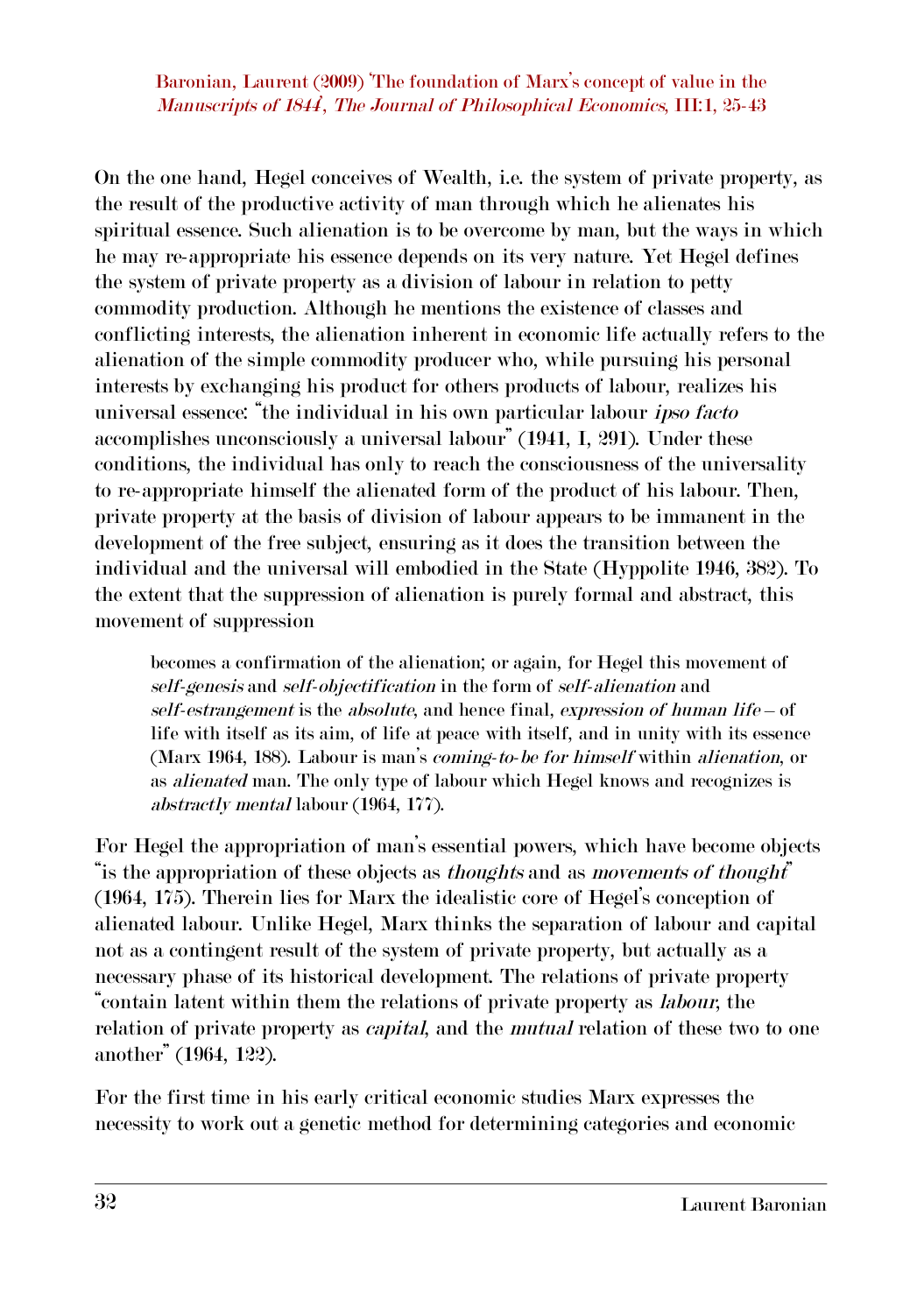laws which would break with both political economy and the Hegelian dialectic. To oppose Hegel's philosophy of Law, which starts from the concept of individual will, Marx starts from an empirically verifiable economic fact: "The worker becomes all the poorer the more wealth he produces, the more his production increases in power and size" (1964, 107). And this simply expresses that

the object which labour produces – labour's product – confronts it as *something alien*, as a *power independent* of the producer. The product of labour is labour which has been embodied in an object, which has become material: it is the *objectification* of labour. Labour's realization is its objectification. In the sphere of political economy this realization of labour appears as a *loss of realization* for the workers; objectification as *loss of the object* and *bondage to it*, and appropriation as *estrangement*, as *alienation* (1964, 108).

Marx agrees with Hegel when he identifies the production of man by himself as a process of objectification and disobjectification, as alienation and suppression of this alienation, hence the loss of objectivity and reality of man as a conquest of himself, i.e. as a manifestation, achievement and objectification of human essence. Marx, following Hegel, "grasps the essence of *labour* and comprehends objective man – true, because real man – as the outcome of man's *own labour*" (1964, 177). But he intends to examine what Hegel never analysed, that is to say fact that, at the most advanced stage of the system of private property, the objectification of labour doesn't entail re-appropriation and develops itself in digging the estrangement. The system of private property not only means that the product of labour stands before the worker as its external reality, but that it is a hostile power that dominates and crushes him.

The critical method must be aimed at showing the genesis of this relation. To do so, it is essential to throw off centre the notion of private property, and start from a new point of departure, i.e. labour itself, the living source of the system of private property. The method must capture how labour produces the system of private property through its process of alienation. This is the only way to

grasp the essential connection between private property, greed, and the separation of labour, capital and landed property, between exchange and competition, value and the devaluation of men, monopoly and competition, etc. – the connection between this whole estrangement and the *money* system (1964, 107).

Admittedly, we do not find any historical genesis of wage labour itself in the *Manuscripts*. However, Marx learns from political economy that capitalist mode of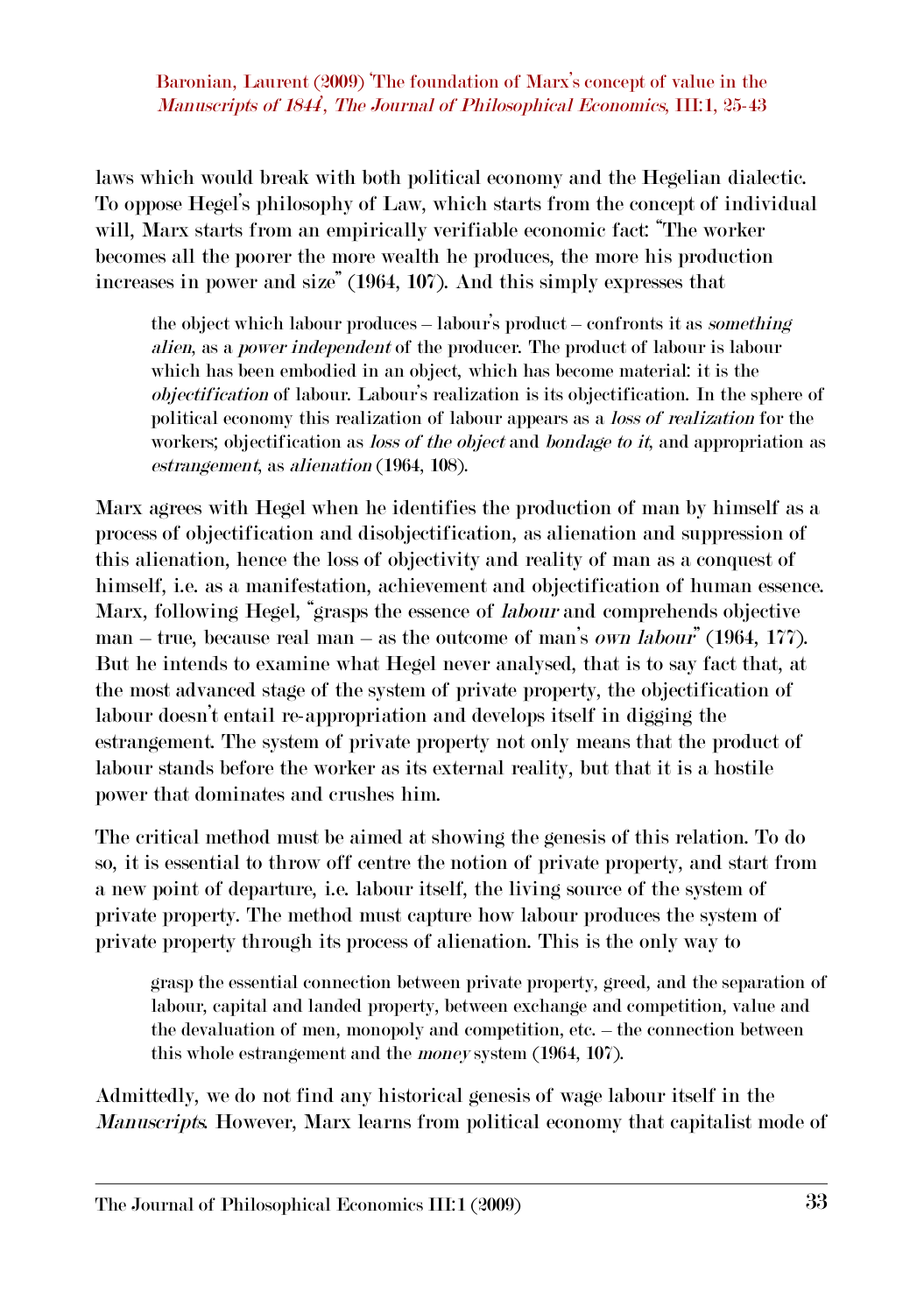production is perfectly in keeping with the principle that labour is the essence of private property. By taking alienated labour as the starting point of his critical method, Marx thus significantly departs from political economy, which considers the system of private property as given, and identifies it instead as a historical product necessary for the development of man viewed in terms of its production process of a world reflecting his own image: "But liberated industry, *industry* constituted for itself as such, and *liberated capital*, are the necessary *development* of labour" (1964, 123).

But on the other hand, starting from alienated labour is to show how man *really* alienates himself during this process, as shown by the existence of wage labour. If private property is the correlate of alienated labour, then its most appropriate form must stand in the opposition between labour and capital. In capital, the product of labour in which the worker has objectified himself keeps him under its domination. The worker has produced a world of objects reflecting his essential powers, but this world is hostile to him and projects the image of his misery and powerlessness. For the man who is a worker, his essential powers only serve the capital that is estranged from him. For the reason that worker's essential powers are estranged from him, they must become estranged precisely as they are deployed and objectified. Consequently, if the worker is alienated to the product of his labour, labour necessarily alienates the activity that produces itself, the activity of labour itself.

The product is after all but the summary of the activity, of production. If then the product of labour is alienation, production itself must be active alienation, the alienation of activity, the activity of alienation. In the estrangement of the object of labour is merely summarized the estrangement, the alienation in the activity of labour itself (1964, 110).

Thus wage labour is defined as

the worker's *own* physical and mental energy, his personal life indeed, what is life but activity? – as an activity which is turned against him, independent of him and not belonging to him. Here we have *self-estrangement*, as previously we had the estrangement of the *thing* (1964, 111-112).

Therefore, this inversion carried out by critical method must result in a transformation of the conception of the human being, as well as a transformation of the meaning of alienation.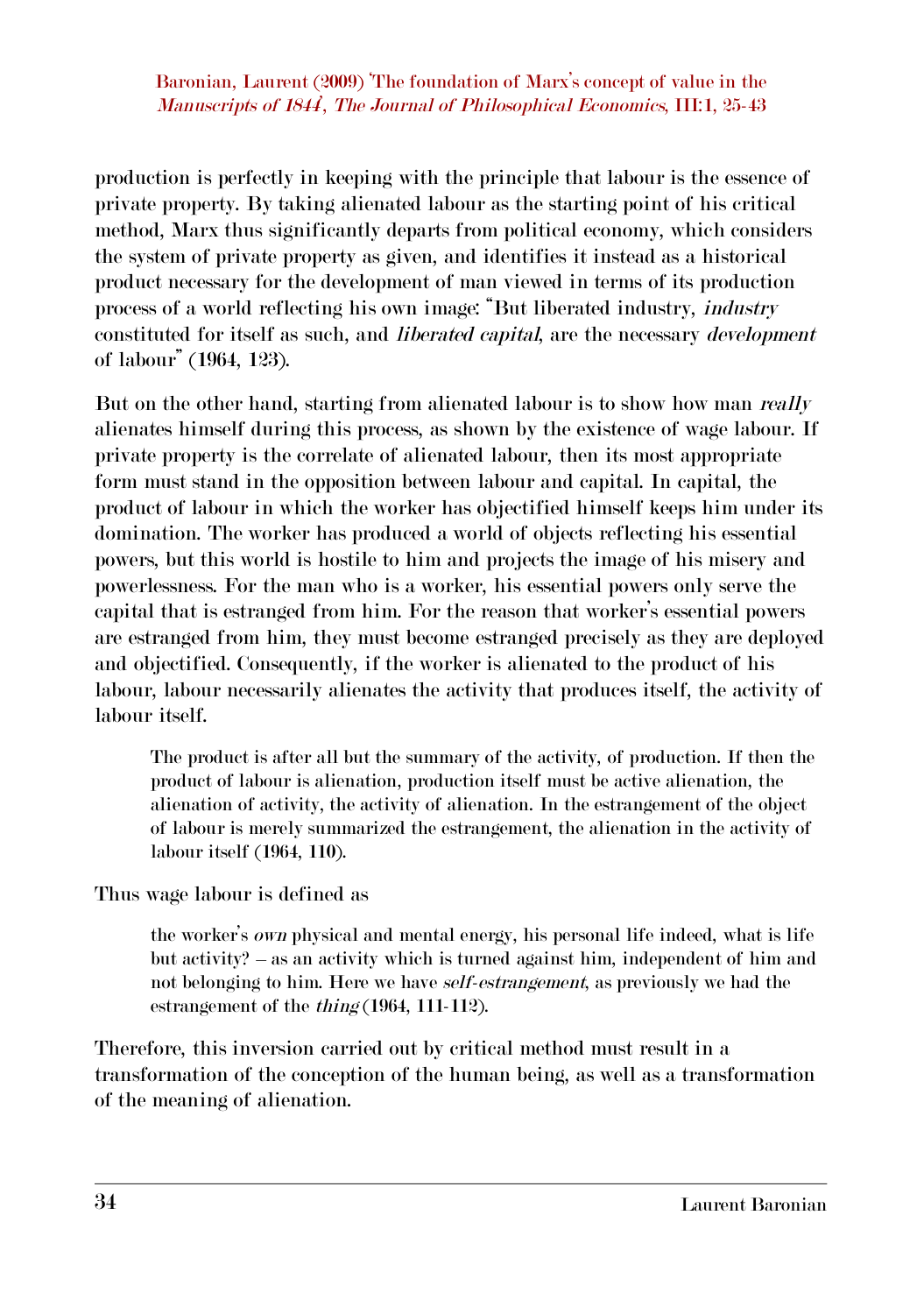#### *Analysis of alienated labour and the discovery of the social nature of labour underpinning private property*

Since their publication in 1932, the Parisian Manuscripts have received at least three different interpretations as to their place and status in Marx's works. A first interpretation centres on the idea that the *Manuscripts* introduces the problem of alienated labour more broadly, adding, beside its economic dimension, an ethical and anthropological dimension to this notion (Popitz 1953; West 1969). By contrast, Althusser thinks that philosophical ideology still pervades the *Manuscripts*, insofar as they revolve around a humanistic "problematic", so much so that the concept of alienation appears as a premarxist one (Althusser 1996, 246). Among those believing that the account of alienation given in the *Manuscripts* is in keeping with Marx's later works, Mandel follows Althusser's interpretation when he pretends that the criticism expressed is based on a humanistic conception which is insufficient in the light of the scientific revolutionary critique of *The Capital*. But the *Manuscripts* are in keeping with Marx's works in the sense that they

represent a transition […], where the anthropological concept survives in places, while achieving considerable progress already on the Hegelian conception, first because no longer based on a needs-labour dialectic that leads to the impossibility of solution, and secondly, because it already includes the possibility to exceed alienation, thanks to the Communist struggle of the proletariat (Mandel 1967, 180-181).

Finally G. Haarscher (1981) believes that it is necessary to distinguish in the *Manuscripts* between capitalist alienation, ontological alienation and a division between theory and practice, and thinks that they favour an ethical-legal critique of alienation at the expense of an economic and even ontological critique. S. Josa-Mercier, who criticized this analysis and argues in favour of similar resonances between Marx's early works and *The Capital*, however recognizes that the use of the concept of alienation in the pages of the first manuscript, where it refers to the movement of alienated labour, does not cover its use in the third manuscript, where it would be closer in meaning to a « dialectic of negativity ». She concludes that

the question arises as to the relationship between the First and Third Manuscript: Well, what's the relationship to Marx 44, between "alienated labour" and "labour", the latter being defined as a result of Hegel as the process of alienation and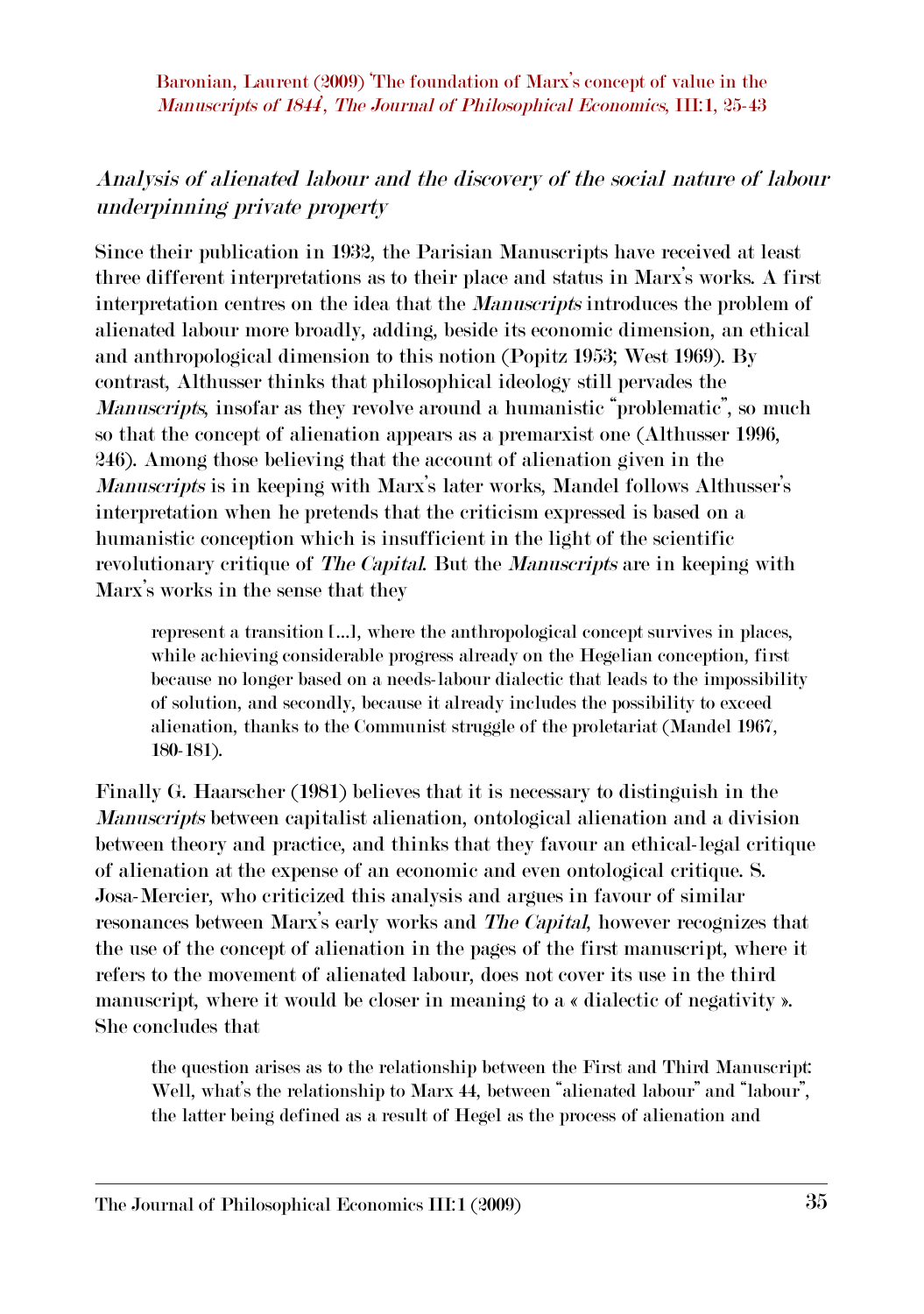suppression of alienation? To our point of view, this is this tacit knowledge that makes if not the inadequacy, at least the incompleteness of the *Manuscripts of 44* (1986, 76).

All the issues raised about the *Manuscripts* are based on the problem of the definition of alienation. Between those who defend the irreducibility of the *Manuscripts* and those who consider them entirely in keeping with *The Capital*, the issue is to determine whether the term *alienation* is still understood in its Hegelian sense in the *Manuscripts* or whether Marx assigns it another meaning which can be found in his later works.

Let us now return to Hegel's process of alienation. Through the system of private property, man alienates his "spiritual essence" objectified in the division of labour. This indeed reflects the participation of every individual in the general welfare, although everyone pursues strictly personal interests, and so on. But what are division of labour, State, Morality, etc, to Hegel? Essences which are estranged to man. We have seen that, as long as they result from alienation of self-consciousness, these essences are re-appropriated by thought only. But once self-consciousness is turned into a real and concrete human being, what are these essences – the essential powers of man – but objectified forms of man's essence? However, we need to further clarify what these essential powers are. In any case, by substituting self-consciousness or even the free will with the real individual, Marx provides a more precise meaning of human essence of the real man: it is his social being (Salvaggio 1994). Society itself produces man as man, as well as society is produced by him. And the way man expresses his social nature is nothing but his *praxis*, his activity of labour. Thus the division of labour, which is the alienated essence of man in Hegel's theory, becomes "the economic expression of the social character of labour within the estrangement" (1964, 159) in Marx's theory. From this point of view society is not an entity external to the individual with whom he entertains relationships of opposition or complementarity. Rather, society is the condition and the purpose of the individual, insofar as he is in essence a social being:

Above all we must avoid postulating "Society" again as an abstraction *vis-à-vis* the individual. The individual *is the social being*. His life – even if they may not appear in the direct form of *communal* life in association with others – is therefore an expression and confirmation of *social life* (1964, 137-138).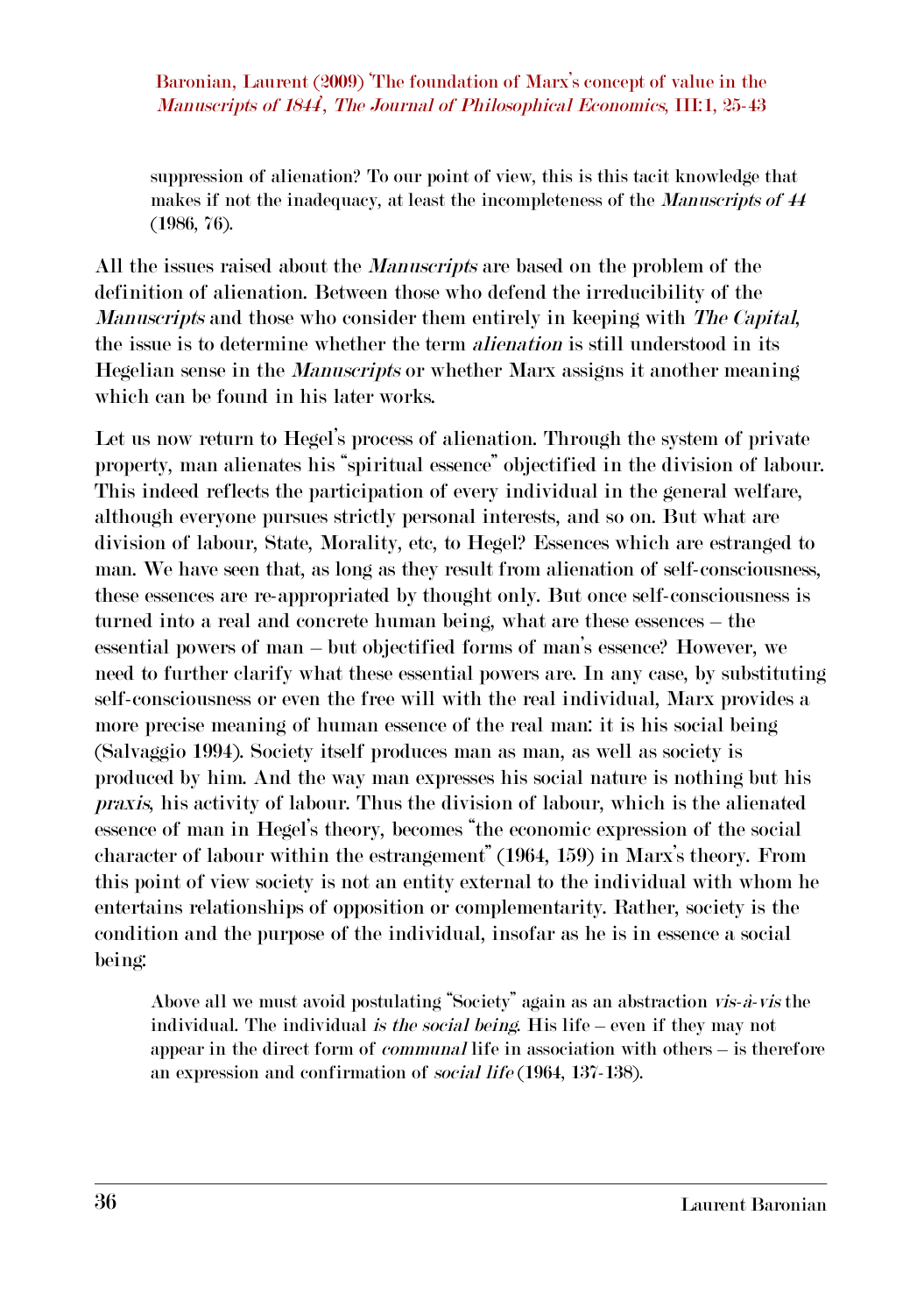Thus reveals itself the deep issue of the critical choice to start from the labour in its process of alienation. When Hegel and economists consider labour in the form of division of labour, i.e. in the form of private property, they actually consider social labour exclusively in terms of its objectified forms facing the individual, who is then seen as a being of needs separated from society. Once again the great merit of political economy is to have equated society, by defining it as a division of labour, with human activity in general, but it only considers this activity in its objectified and alienated forms: "*the division of labour*, too, is therefore nothing else but the *estranged, alienated* positioning of human activity as *a real activity of the species* or as *activity* of *man as a species being*" (1964, 159).

Alienated labour uses the vital activity, the productive life, as "a *means* of satisfying a need – the need to maintain physical existence" (1964, 113). "Yet the productive life is the life of the species [i.e. social life]" (1964, 113). "Life itself appears only as a *means* to *life*" (1964, 113). In the system of private property, labour, which is the generic action of man, the active expression of his social being, appears as a mere personal means of subsistence for the individual.

For, what ensures the connection between participation in the generic life and the satisfaction of needs? Money does. Anticipating here what he will develop about the commodity fetishism, Marx wonders about the nature of money: "If money is the bond binding me to human life, binding society to me, binding me and nature and man" (1964, 167), then money becomes the "*other* person" (1964, 166). It is the "character as men's estranged, alienating and self-disposing species-nature. Money is the alienated ability of mankind" (1964, 208). Thus the system of division of labour based on private property corresponds to a world in which people are alienated or estranged from each other. Indeed, being estranged from his generic life, the individual is necessarily estranged from others:

An immediate consequence of the fact that man is estranged from the product of his labour, from his life activity, from his species being, is the *estrangement* of *man* from *man*. When man confronts himself, he confronts the *other* man. What applies to a man's relation to his work, to the product of his labour and to himself, also holds of a man's relation to the other man, and to the other man's labour and object of labour (1964, 114).

Thus, after the alienation of product of labour and of productive activity itself, alienated labour consists thirdly in exchanging one's social labour power for objective means of individual satisfaction, insofar as it means exchanging one's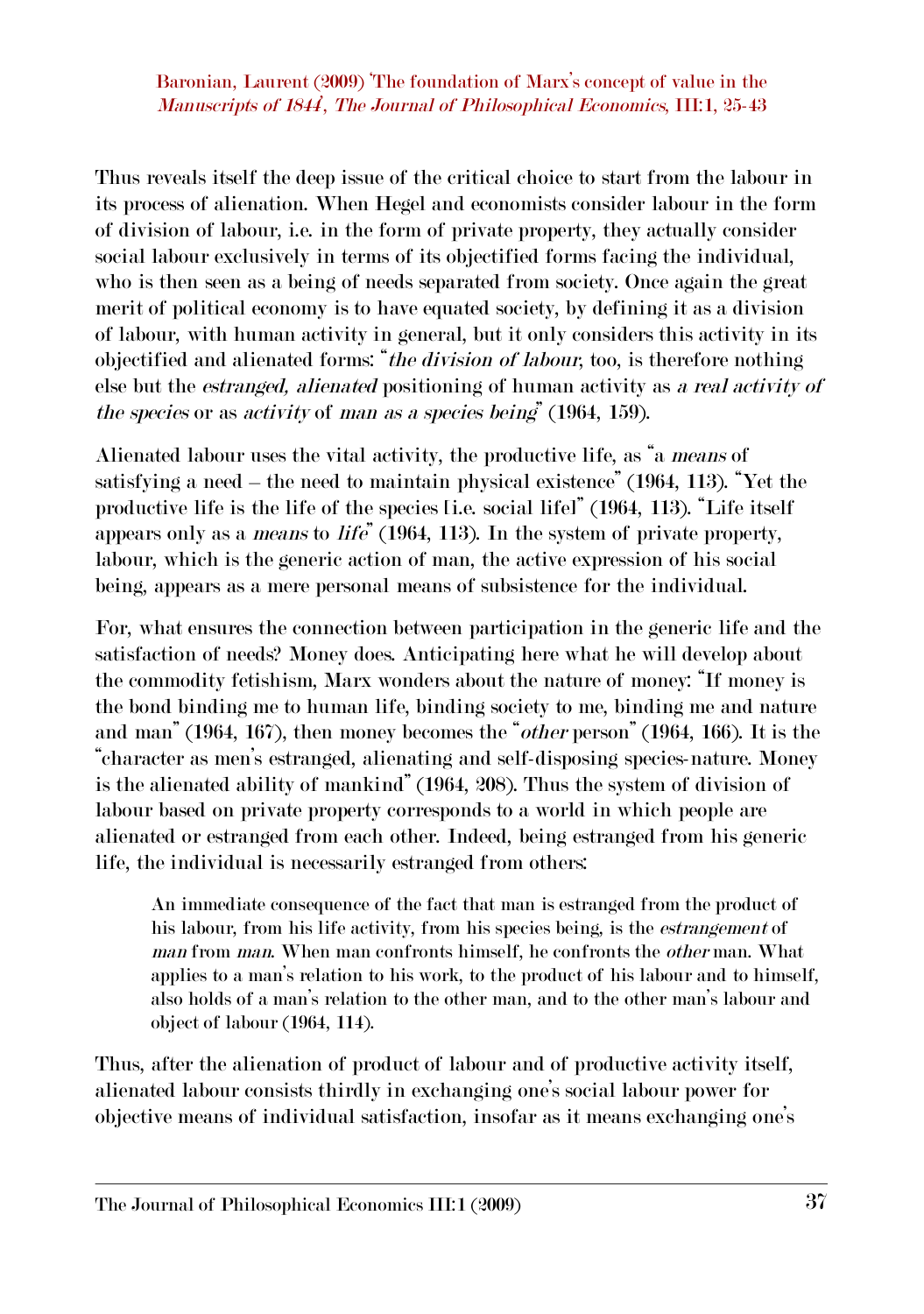ability to work for a product of labour (wage). Or even, to the extent that it is a monetary wage, it consists in acquiring the product of the objectified social power of others.

However, as we have seen, not only is the wage labourer estranged from the product of his labour, or even from his productive activity, the product also turns against him as an estranged and hostile power. But the product would not behave in this way if it was not driven by the desire of another man. If labour expresses itself in the form of objectified essential powers, and if the system of division of labour and its corollary, money, are merely substitutes for relationships between men, then only another man may turn the product of labour against its producer. The worker not only alienates his social powers by working in exchange for the private products of others, but these social powers turn against him insofar as they are the private property of others. If,

the product of his labour, his labour *objectified*, is form him an *alien*, hostile, powerful object independent of him, then his position towards it is such that someone else is master of this object. If his own activity is to him related as an unfree activity, then he is related to it as an activity performed in the service, under the dominion, coercion, and the yoke of another man (1964, 116).

The capitalist mode of production then defines the power of a class based on the labour performed by others within the system of private property. But this latest character of alienated labour stresses more profoundly the overall nature of the developed system of private property: the opposition between generic life and its product, human being's social labour and the product of labour captured by private property. Therefore Marx can equally use both words: alienation [Entfremdung] and estrangement [Entaüsserung]. As man's generic being is defined as a social being and generic activity is defined as the social activity of production (as labour), man alienates himself in his labour insofar as he becomes estranged from the product of his labour. The product of his labour is estranged to him insofar as his labour is alienated. The new conception of human being unifies the two words and thus gives the concept of alienation its original meaning. In this sense, we cannot adopt Althusser's view that the Parisian Manuscripts centre on humanistic problematics. Nor can we follow E. Mandel when he deplores the presence of Hegelian flaws. Indeed Marx uses a concept of alienation based on a definition of man, which departs from both Hegel and Feuerbach: man is fundamentally a social being and his labour activity, even in an alienated form and in the context of private property, consists precisely in social production,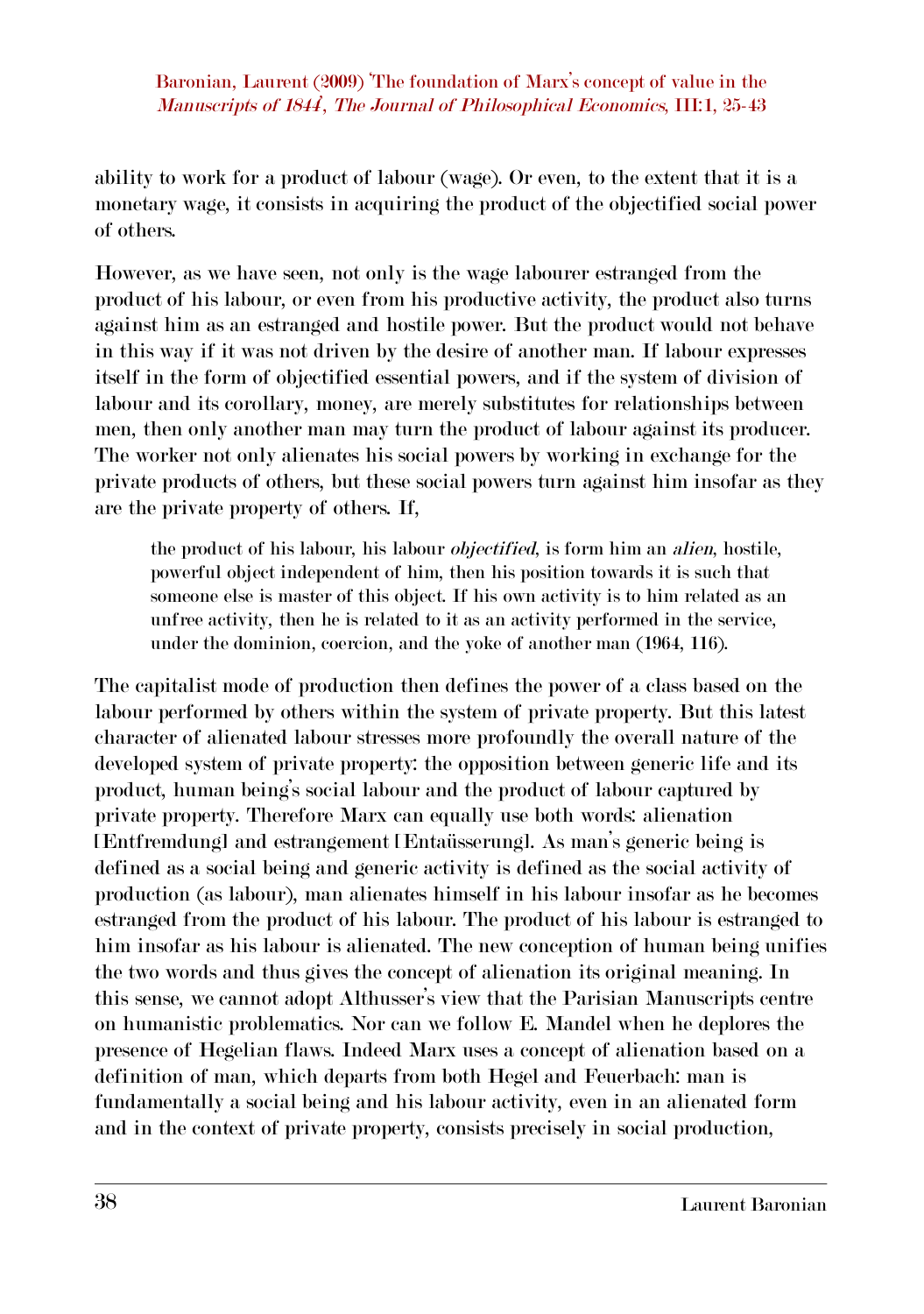*just as* society itself produces *man as man*, so is society *produced* by him. Activity and mind, both in their content and in their *mode of existence*, are *social*: *social* activity and *social* mind (1964, 137).

Categories such as alienated labour, private property and division of labour are undoubtedly too extensive to apply exclusively to the analysis of capitalist mode of production. Rather, as we have seen, they refer to the production based on exchange value in general. Hence the feeling, on the part of the reader, that the specific history of the capitalist mode of production is generally not fully understood and that, because of the large amount of contrasting analyses, Marx develops a materialist theory of alienation in general, or even that he establishes different types of alienation. But insofar Marx sees the essence of man as a social being, alienation is in each case an objective exteriorization of man's essential powers, that is to say of the individual's social powers; and the suppression of alienation corresponds to social reappropriation of this objectified collective world.

## **Marx's first confrontation with political economy and the consequence for the concept of labour-value**

At first glance, the result that Marx obtains with his critical method seems curious: private property is the product of alienated or estranged labour itself. One might have thought, on the contrary, that private property was the origin of alienated labour; this would be the natural conclusion of a an approach that takes private property as the starting point for the analysis of labour (which is the perspective adopted by classical economists and Hegel himself).

Just as we have derived the concept of *private property* from the concept of *estranged, alienated* labour by *analysis*, so we can develop avery *category* of political economy with the help of these two factors; and we shall find again in each category, e.g., trade, competition, capital, money, only a *definite* and *developed expression* of these first elements (1964, 118).

But starting from alienated labour means starting from labour activity itself, in order to demonstrate how this activity alienates itself in the forms of private property. By appearing as the product of alienated labour, these appears at the same time as the first stage of the process by which man relinquishes and reappropriates his essential powers because, to the extent that these essential powers of man express themselves through the productive activity itself, these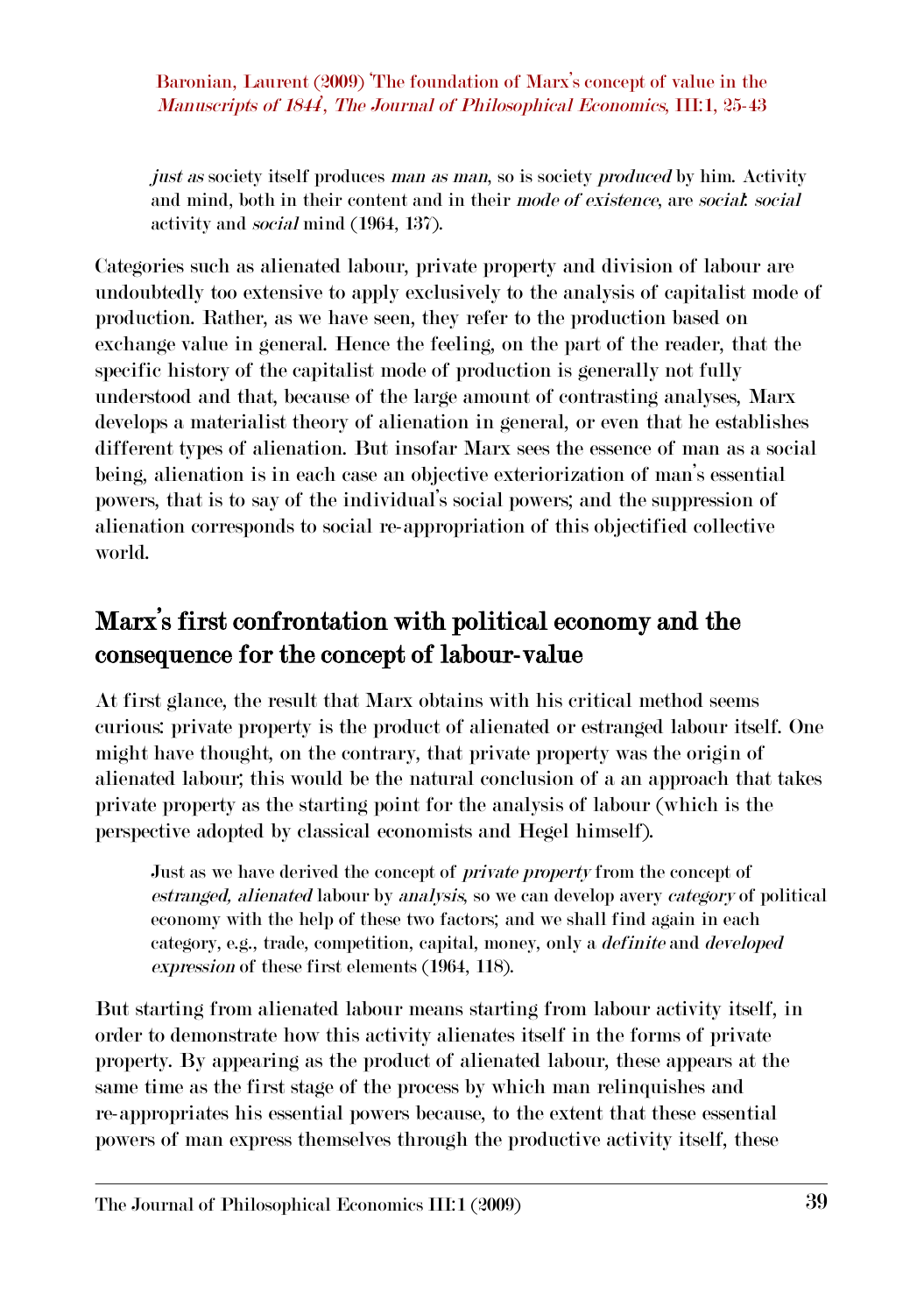forms of private property are objectified alienated forms of his generic powers. Yet political economy, starting from private property and division of labour, starts from those alienated forms, and that's why it "gives nothing to labour and everything to private property" (1964, 120). This means that political economy does not grant any importance to labour activity itself, and everything to its objectified forms, because, as Marx noted in his pamphlet against F. List, "Private property is nothing more than the materialized labour" (1982, 1433). And the first thesis on Feuerbach is expressed as follows:

The main defect of all hitherto-existing materialism — that of Feuerbach included — is that the Object, actuality, sensuousness, *are conceived only in the form of the object, or of contemplation, but not as human sensuous activity, practice, not subjectively* (1982, 1029; our emphasis).

Starting from private property to come to alienated labour is precisely starting from what is to be explained, because private property is basically a system dominated by objectified forms of labour, or of essential powers of man materialized in the appropriated products of labour. But as the essential powers result from the productive activity itself, starting from alienated labour, from labour in the process of its alienation, is starting from the original source of man's essential powers, from his productive life, to the extent that it is his generic life. As man's generic life is his social life, starting from productive activity is starting from social labour itself. For Marx, political economy, which considers the social nature of labour only in the form of the division of labour, of the exchange of the products of labour based on private property, becomes tangled up in an inextricable contradiction because, while asserting its social science, it "gives expression to the contradiction in his science – the establishment of society through unsocial, particular interests" (1964, 163). More specifically, if political economy considers social labour only in its objectified forms, which are the forms of private property, this means that it does not consider the essence of private property as such, i.e. social labour as a living productive activity.

Here appear the limits to a certain humanistic interpretation of the critique of political economy which has emerged since the publication of Marx's early writings. Let us take one of the latest works among them – C. Smith's *Marx and the Millenium* (1996) a critical examination of traditional Marxism and a defence of an Open Marxism for use by new generations. The author rightly claims that Marx defines the activity of labour as social activity and that human nature is nothing but the ensemble of social relations between individuals. From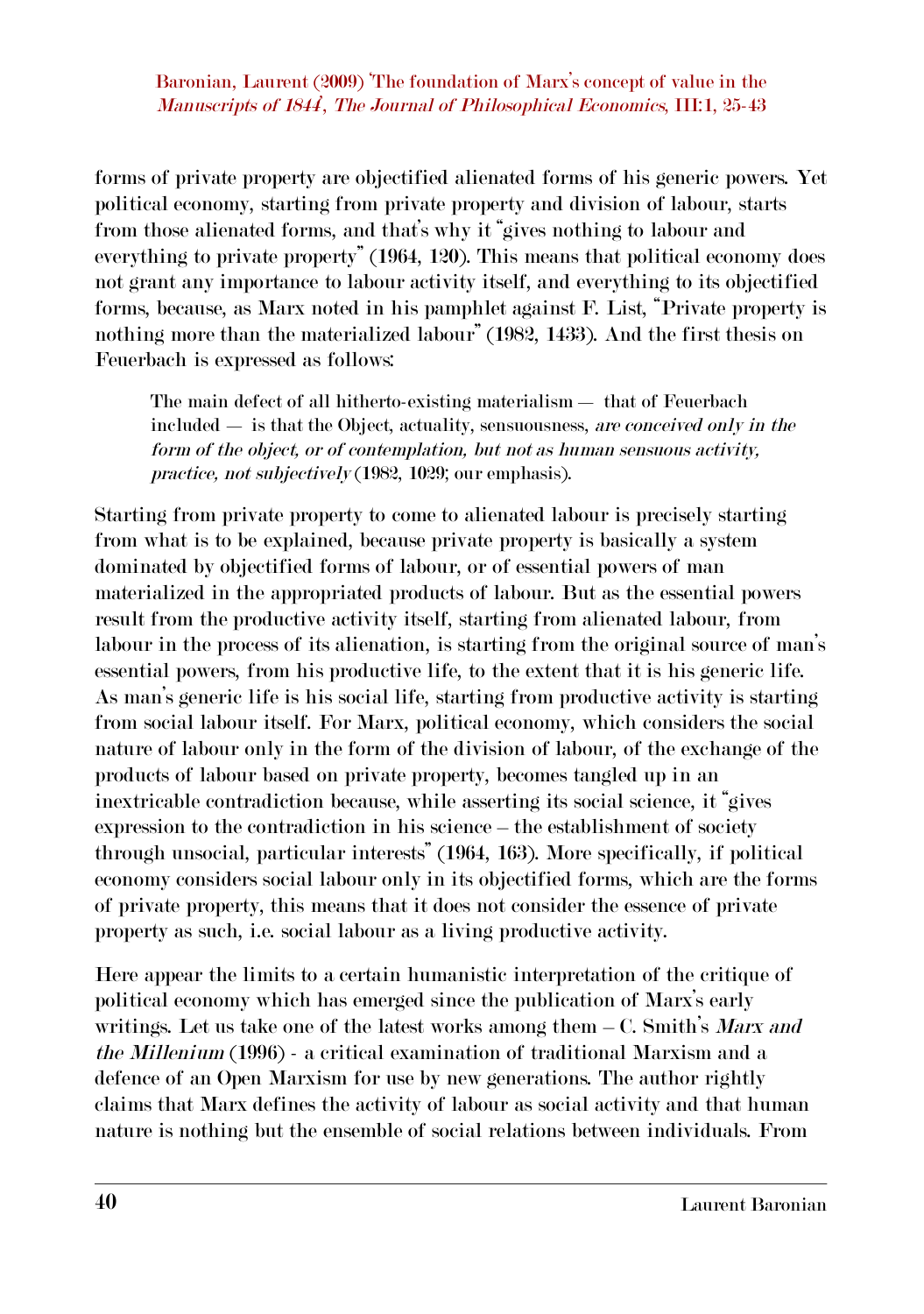this point of view, the forms of private property through which political economy views economic laws, present themselves as alienated and inhuman forms of the social process of production of human life. But Smith draws the erroneous conclusion that an attempt to render intelligible the laws of this irrational system of private property would be in vain. He therefore limits the issue of the critique to that of demystifying the ideological categories of political economy. He seems to ignore that the 'socialised standpoint' conditions the very nature of the Marxian category of value and consequently the character and laws of capitalist production stated in *The Capital*.

The 1844's critique of economic categories will next condition all that departs the conception of value in Marx from that of classical economists. Actually, as long as it considers the social nature of labour only in terms of exchange of the products of labour, it can consider the valueform of the social labour only with regard to its product, the commodity, not to labour itself, as Marx confides to Engels in 1868:

a very simple thing has escaped all the economists is that if the commodity have the dual character of use value and exchange value, it must be that the labour represented in this commodity has this dual character also […] This is in fact the whole secret of the critical method (1964a, 195).

To define the creating value labour as general and abstract labour is nothing but recognizing that a social activity of labour is at the basis of the forms of private property.

#### **References**

Althusser, Louis (1965) *Pour Marx* [For Marx] (3rd Ed.), (1996), Paris, La Découverte

Blaug, Mark (1999) *La Pensée économique* [Economic Theory in Retrospect] (5th ed.) (A. & C. Alcouffe, Trans.), Paris, Economica

Engels, Friedrich (1886) 'Ludwig Feuerbach et la Fin de la Philosophie classique allemande' [Ludwig Feuerbach and the End of German Classical Philosophy], in. K. Marx & F. Engels, *Études philosophiques* (1961), Paris, Éditions sociales

Facarello, Gilbert (2000) 'Les controversies autour du *Capital* (I): les débats autour de la loi de la valeur' [Controversies around *The Capital* (I): Debates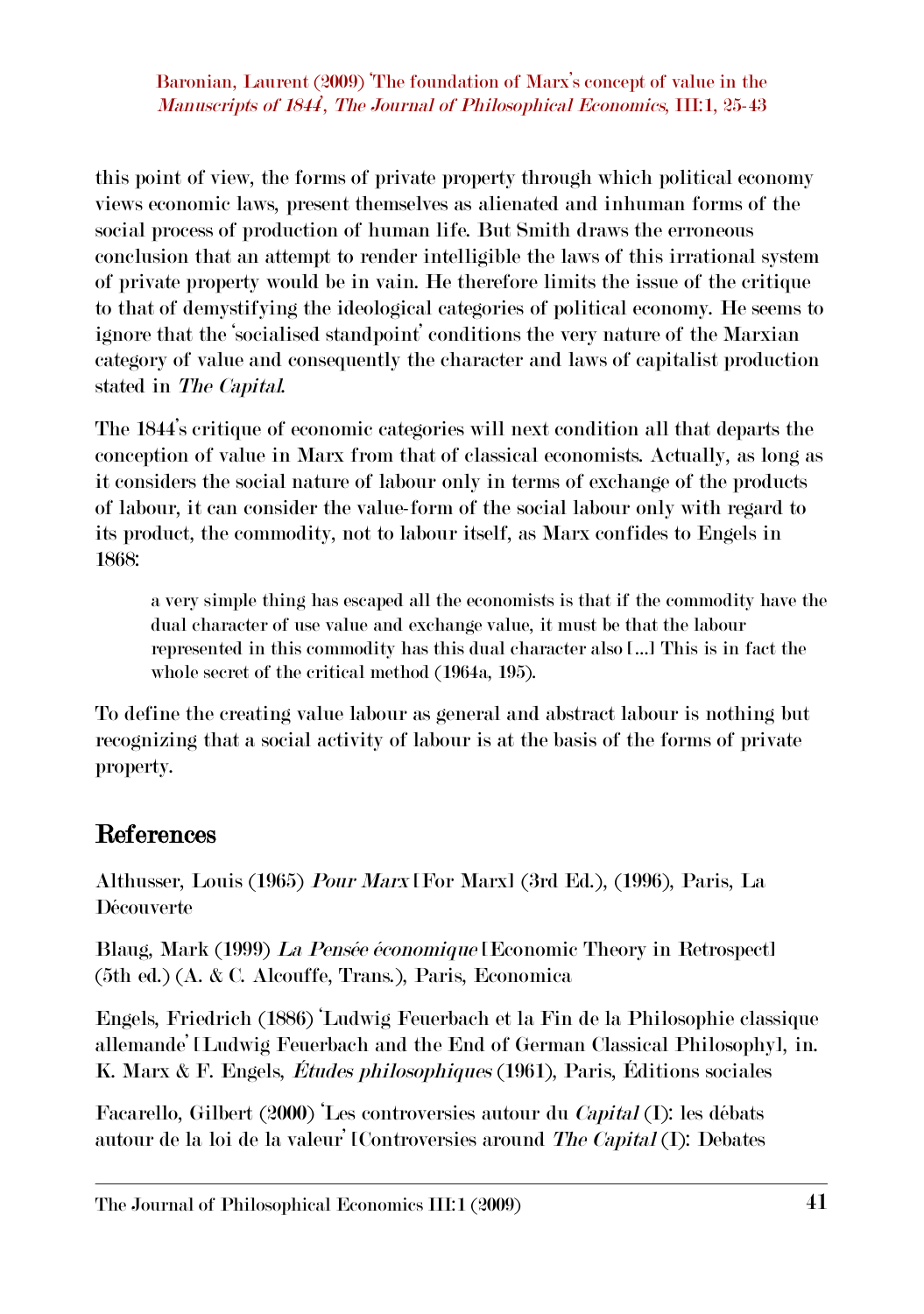around the law of value], in A. Béraud & G. Faccarello (eds), *Nouvelle Histoire de la Pensée économique* (Vol. 2), Paris, La Découverte, pp. 171-201

Haarscher, Guy (1981) *L'Ontologie de Marx* [Marx's Ontology], Brussels, Université de Bruxelles

Hegel, Georg W. F. (1807) *Phénoménologie de l'Esprit* [Phenomenology of Mind] (Vols. 12) (J. Hyppolite, Trans.) (1941), Paris, Aubier

Hegel, Georg W. F. (1820) *Principes de la Philosophie du Droit* [Philosophy of Right]. Reprinted in J.F. Kervégan (2003), Paris, Presses universitaires de France

Hilferding, Rudolf (1904?) *Böhm-Bawerk's Criticism of Marx* (E. & C. Paul, Trans.) (1920), Glascow, Socialist Labour Press

Hyppolite, Jean (1946) *Genèse et Structure de la* Phénoménologie de l'Esprit *de Hegel* [Genesis and Structure of Hegel's *Phenomenology of Mind*] (Vols. 1-2), Paris, Aubier

Kautsky, Karl (1908) *Les trois Sources du Marxisme* [The Three Sources of Marxism], http://www.marxists.org/francais/kautsky/works/1908/00/ kautsky\_19080000.htm

Lacascade, Jean-Louis (2002) *Les métamorphoses du jeune Marx* [The Transformations of the Young Marx], Paris, Presses universitaires de France

Lenin, Vladimir I. (1913) 'The Three Sources and Three Components of Marxism', in *Collected Works* (Vol. 19), (1977), Moscow, Progress Publishers, pp. 2128

Lukács, Georg (2002) *Le jeune Marx* [The Young Marx] (P. Rusch, Trans.), Paris, Les Éditions de la Passion

Mandel, Eernest (1967) *Les conceptions économiques de Marx et d'Engels avant le 'Capital' (étude génétique)* [Marx and Engels's Economic Conceptions before the 'Capital' (Genetic Study)] (Unpublished Thesis), Paris, École pratique des Hautes Études

Marx, Karl (1964) *The Economic & Philosophic Manuscripts of 1844* (M. Milligan, Trans.), New York, International Publishers